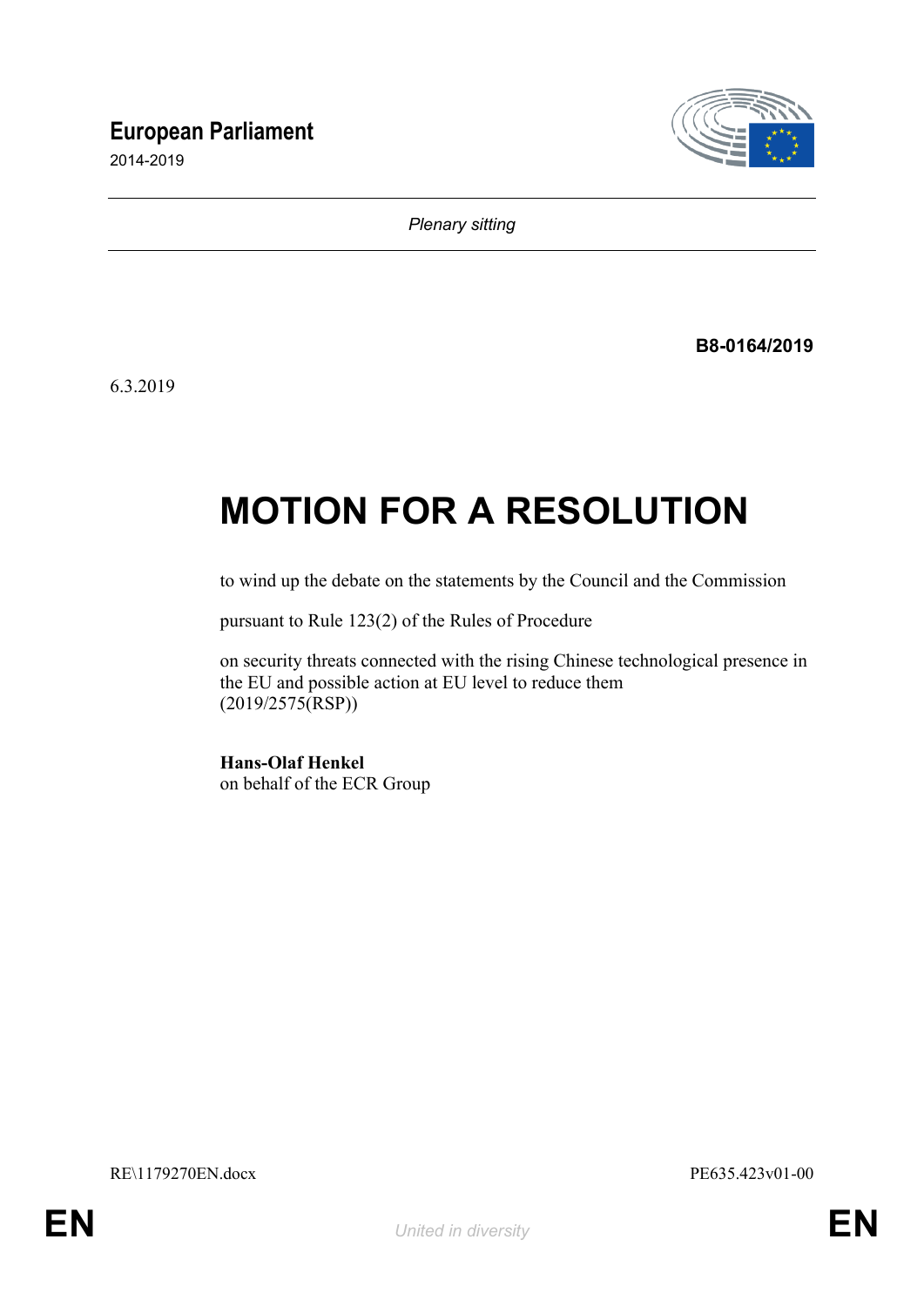#### **B8-0164/2019**

## **European Parliament resolution on security threats connected with the rising Chinese technological presence in the EU and possible action at EU level to reduce them (2019/2575(RSP))**

### *The European Parliament*,

- having regard to the Universal Declaration of Human Rights of 10 December 1948 (UN A/RES/3/217 A),
- having regard to the Charter of the United Nations of 1945,
- having regard to the Agreement Establishing the World Trade Organisation (WTO) of 1994,
- having regard to its resolution of 13 June 2018 on cyber defence<sup>1</sup>,
- having regard to its position adopted at first reading on 14 February 2019 on the proposal for a regulation of the European Parliament and of the Council establishing a framework for screening of foreign direct investments into the European Union<sup>2</sup>,
- having regard to the 2018 Threat Landscape Report of the EU Agency for Network and Information Security (ENISA),
- having regard to the measures for building strong cybersecurity in Europe proposed by the Commission on the occasion of the 2018 State of the Union address,
- having regard to the Commission fact sheet of 6 June 2018 entitled 'Digital Single Market: Political agreement on the rules shaping the telecommunication markets in the 5G era',
- having regard to the public hearing of its Committee on Industry, Research and Energy on connectivity of the digital future, held on 19 February 2019,
- having regard to the study of its Directorate-General for External Policies of the Union of 19 July 2018 entitled 'A new era in EU-China relations: more wide-ranging strategic cooperation?',
- having regard to the WTO Agreement on Trade-Related Aspects of Intellectual Property Rights (TRIPS) and to the World Intellectual Property Organisation (WIPO) Copyright Treaty,
- having regard to the Eurostat statistics of 25 February 2019 on EU direct investment stocks in China and Chinese direct investment stocks in the EU, which showed that between 2013 and 2017, EU investments in China amounted to EUR 1 082 806 million

<sup>1</sup> Texts adopted, P8\_TA(2018)0258.

<sup>2</sup> Texts adopted, P8\_TA(2019)0121.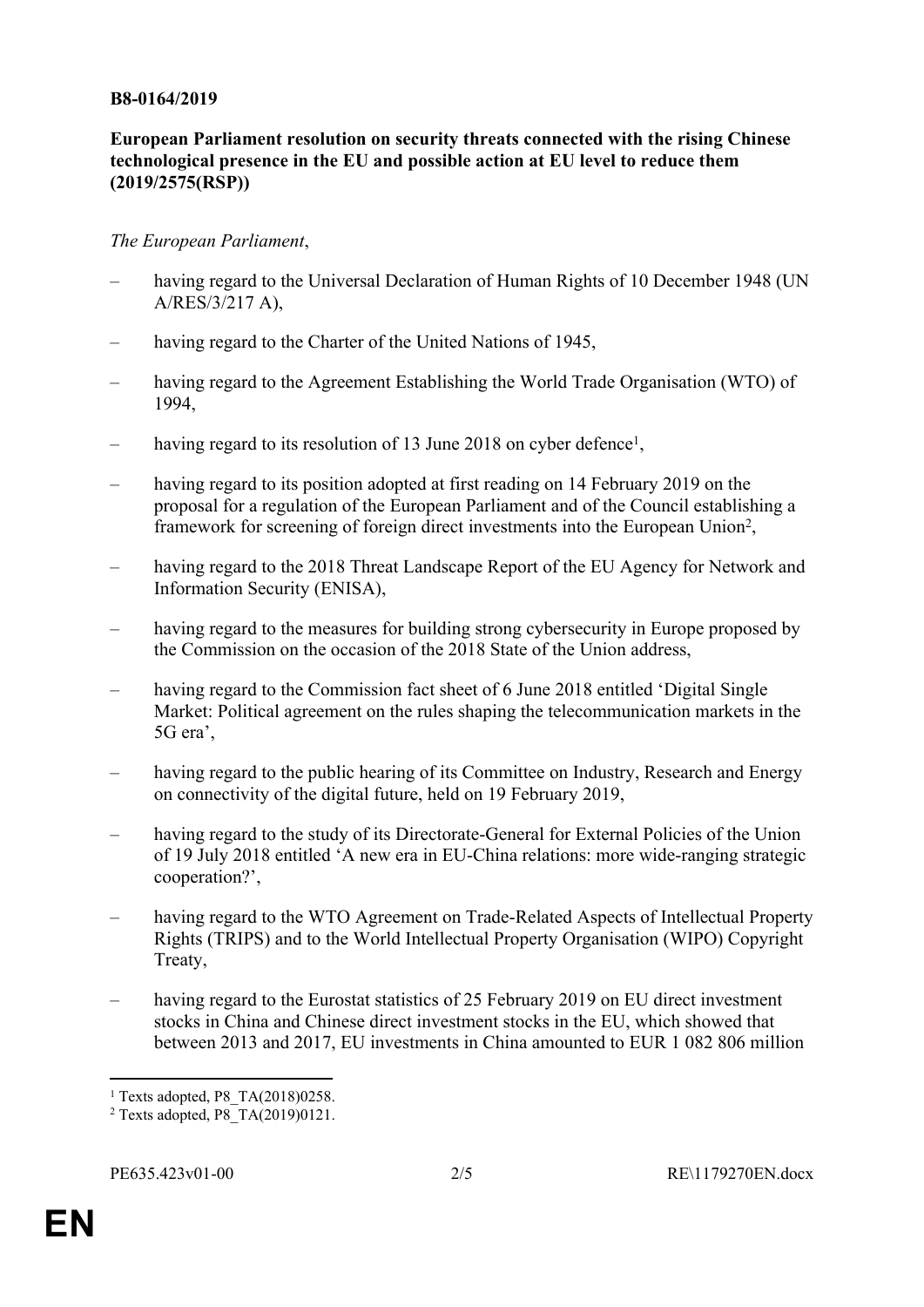and Chinese investments in the EU amounted to EUR 195 681 million,

- having regard to Rule 123(2) of its Rules of Procedure,
- A. whereas implementing 5G is a key objective to achieving the digital single market and critical to economic and technological development in the EU in general;
- B. whereas 5G will improve the way EU citizens and businesses live and work, providing faster connections than ever before and driving efficiency and productivity;
- C. whereas Chinese technology suppliers have been expanding their footprint across the EU, as they often constitute a more advanced and cheaper option than their European competitors; whereas this presents a strategic challenge for the EU and other western countries;
- D. whereas the EU must remain open for investment and restrictive measures must only be taken for reasons of national security;
- E. whereas some EU strategic partners such as the United States, Australia and New Zealand have raised concerns over the use of Chinese equipment in 5G networks; whereas cyber attacks currently constitute one of the world's most critical risks;
- F. whereas European companies and public bodies face increasing cyber threats, such as adversary-driven attacks like cyber espionage, malware, web-based attacks, web application attacks or phishing;
- G. whereas the European Union and China are two of the largest traders in the world, with China now the EU's second largest trading partner, behind the United States, and the EU China's largest trading partner;
- H. whereas in 2013 the EU and China launched negotiations for an investment agreement, with the aim of providing investors on both sides with predictable, long-term access to the EU and Chinese markets and of protecting investors and their investments;
- I. whereas Chinese companies might soon become global leaders in next-generation highspeed 5G mobile network technology;
- J. whereas a strong and innovative European ICT industry is a prerequisite for effective defence against external cyber attacks;
- K. whereas Chinese companies and public authorities are not bound by strict data protection rules, and therefore gain a competitive advantage when accessing big data and developing artificial intelligence;
- L. whereas the ICT sector in Europe is trailing behind those in the United States, Japan and China in many areas, despite several EU programmes, including Horizon 2020; whereas previously well-known European companies in the sector have almost all disappeared from the market, while their US and Chinese counterparts have become global players;
- M. whereas the EU risks losing the battle for leadership in artificial intelligence, given the importance of big data;

RE\1179270EN.docx 3/5 PE635.423v01-00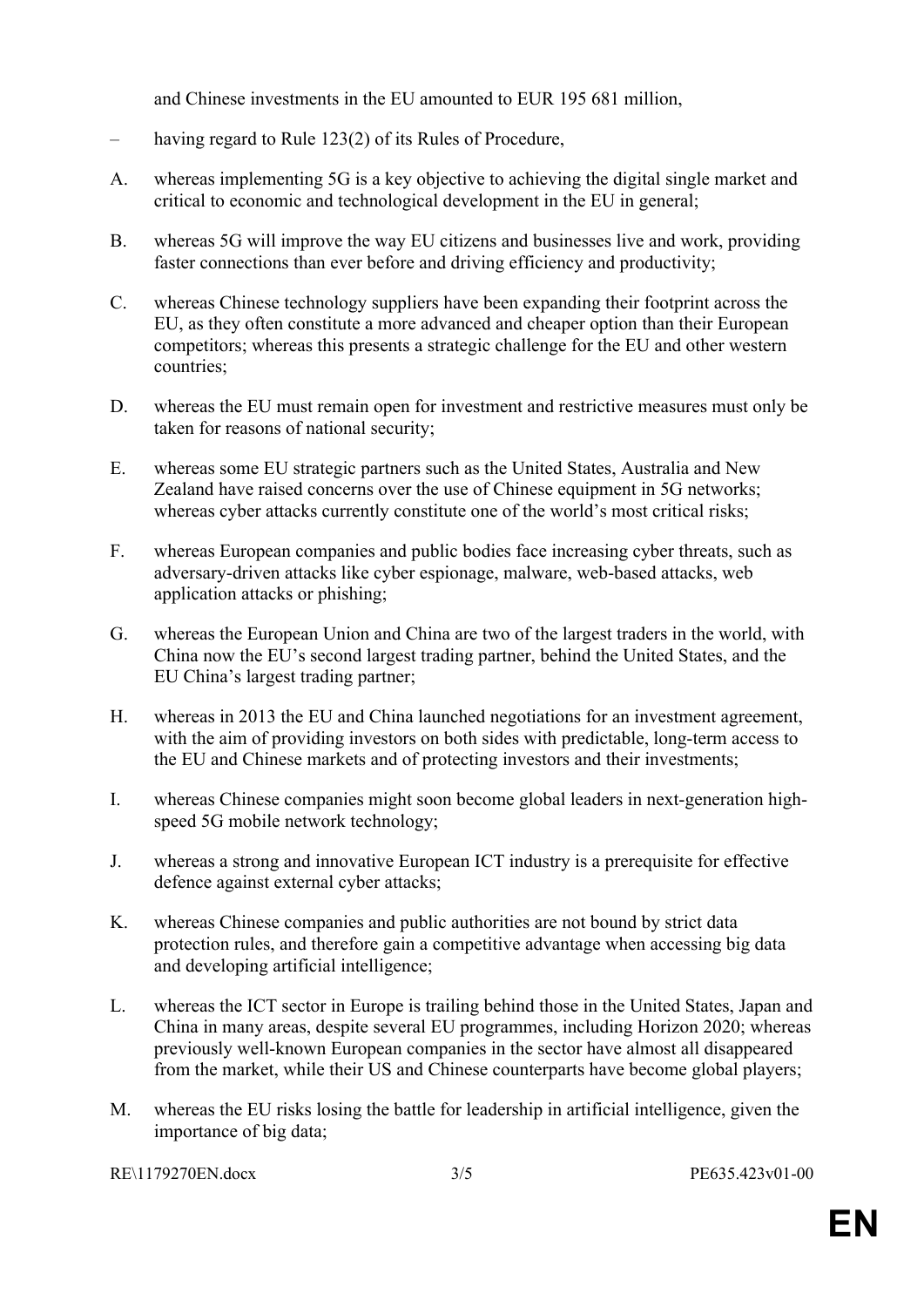- 1. Highlights the importance of a risk-based approach and mitigation measures, including the comprehensive exchange of information between operators, suppliers and national security authorities;
- 2. Notes that a diversity of suppliers in the development and deployment of 5G networks is preferable, as it is not desirable that a significant element of critical infrastructure and technologies originates from a single country; calls on the Member States to critically evaluate any investments by Chinese private companies or by the Chinese state in this area;
- 3. Calls for investment in high-tech areas to be conducted on the basis of reciprocity and fair competition, while ensuring adherence to security rules across the EU;
- 4. Calls on the Commission to ensure fair competition in the single market and to evaluate the evolution of market opportunities for Chinese companies in the EU and for large, small and medium-sized EU companies in the Chinese market, with a view to ensuring a level playing field; believes that the EU should insist on reciprocity in all sectors, including high-tech sectors in the field of information and telecommunications;
- 5. Notes the risk of China, owing to the sheer size of its market, being able to set future de facto standards in the information and communications industry; calls on the Commission, as the responsible EU competition authority, to work together with its global counterparts to establish a worldwide anti-cartel and anti-monopoly authority;
- 6. Calls on the Commission to monitor the situation concerning the rule of law and compliance with human rights in China and to respond appropriately in the event that future developments in China should pose a security threat to EU citizens, companies or public institutions and bodies;
- 7. Calls on the Commission to insist that China substantially step up its efforts to protect and enforce all intellectual property rights;
- 8. Calls on the Commission to secure a level playing field with China, either by convincing the Chinese authorities to pursue a data protection policy similar to the EU's or by adopting its own policy at EU level, so as not to hinder access to big data and the development of artificial intelligence; highlights the importance of doing so without impinging on the existing level of privacy and data protection in the EU;
- 9. Notes that in dealing with Chinese companies' increased technological capabilities and their presence in the EU, the EU must take action to reduce the risks related to cybersecurity; stresses that EU research programmes should further improve cyberwarfare defence capabilities;
- 10. Calls for a comprehensive review to be undertaken at EU level into the software and IT and communications equipment and infrastructure used in the institutions in order to exclude potentially dangerous programmes and devices, and to prohibit those found to be malicious;
- 11. Calls on the UN Security Council to treat cyber-warfare attacks with the same seriousness as other attacks that violate international law;